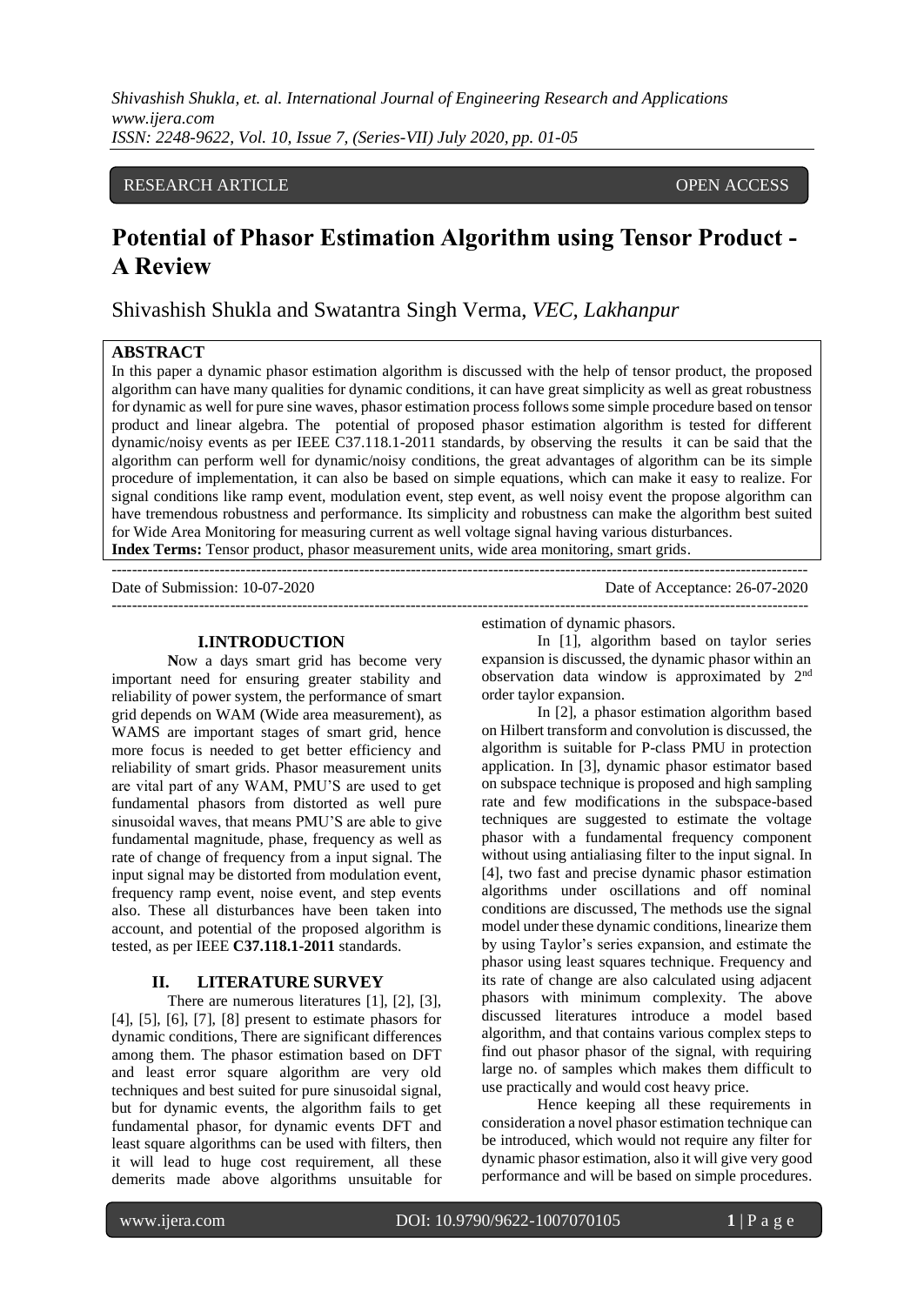*Shivashish Shukla, et. al. International Journal of Engineering Research and Applications www.ijera.com ISSN: 2248-9622, Vol. 10, Issue 7, (Series-VII) July 2020, pp. 01-05*

#### **III. DYNAMIC PHASOR ESTIMATOR**

Tensors were introduced in 1940s and 1950s by G.kron for use in circuit theory only, tensors can also be used in areas of signal processing, image processing[1].

Here one of the properties of tensors is used for phasor estimation in PMU, normally tensors are multidimensional matrix having various informations. That property of tensor is used here to get fundamental informations from a signal, Here tensor product or kroncker product is discussed.

Assume a sinusoidal wave

 $X(t) = X<sub>m</sub> sin (2πft + θ)$ (1)

Where  $X(t)$ =input signal,  $X_m$ =peak magnitude of the signal,  $\theta$ =phase angle, f=fundamental frequency, t=time,

To prove the algorithm Taking N=4 samples

Assume  $2\pi f = w$ 

In matrix form of above sine wave after sampling can be written as

 $x(n) =$  $\textsf{Lsin} \ (\textsf{wn}_4 + \theta) \textsf{I}$ I I ł  $\int_{\sin(m)} \frac{\sin(\theta)}{\sin(m)}$ sin (wn<sub>1</sub> +  $\theta$ )  $sin (wn<sub>2</sub> + \theta)$  $\sin (wn_3 + \theta)$ I I I

(2)

finding out Tensor product of equation (2) with itself

$$
x(n) \otimes x(n) = \begin{bmatrix} \sin(\theta) & \sin(\theta) \\ \sin(\omega n_1 + \theta) \\ \sin(\omega n_2 + \theta) \\ \sin(\omega n_3 + \theta) \\ \sin(\omega n_4 + \theta) \end{bmatrix} \otimes \begin{bmatrix} \sin(\theta) \\ \sin(\omega n_1 + \theta) \\ \sin(\omega n_2 + \theta) \\ \sin(\omega n_3 + \theta) \\ \sin(\omega n_4 + \theta) \end{bmatrix}
$$

(3)

Size of tensor spectrum depends on number of samples taken like

Signal has  $1 \times (N + 1)$  size

Size of Tensor spectrum  $= 1 \times 25$ 

 $T(n) =$  $\textsf{L}\sin(\textsf{wn}_4 + \theta) \sin(\textsf{wn}_4 + \theta) \textsf{L}$ ł ł ł ł ł ł ł ł ł ł ł ł ł  $\sin(\text{wn}_2 + \theta) \sin(\text{wn}_2 + \theta)$ I ł ł ł  $\sin(wn_1 + \theta) \sin(wn_3 + \theta)$ <br> $\sin(wn_1 + \theta) \sin(wn_3 + \theta)$ ł  $\sin(\omega n_1 + \theta) \sin(\omega n_1 + \theta)$ ł ł I ł ł ł  $sin(\theta) sin(\theta)$  $sin(\theta) sin (wn_1 + \theta)$  $sin(\theta) sin (wn_2 + \theta)$  $sin(\theta) sin (wn_3 + \theta)$  $sin(\theta) sin(wn_4 + \theta)$  $sin(wn_1 + \theta) sin(\theta)$  $sin(wn_1 + \theta) sin(wn_2 + \theta)$  $sin(wn_1 + \theta) sin(wn_4 + \theta)$  $sin(wn_2 + \theta) sin(\theta)$  $sin(wn_2 + \theta) sin(wn_1 + \theta)$  $sin(wn_2 + \theta) sin(wn_3 + \theta)$  $sin(wn_2 + \theta) sin(wn_4 + \theta)$  $sin(wn_3 + \theta) sin(\theta)$  $sin(wn_3 + \theta) sin(wn_1 + \theta)$  $sin(wn_3 + \theta) sin(wn_2 + \theta)$  $sin(wn_3 + \theta) sin(wn_3 + \theta)$  $sin(wn_3 + \theta) sin(wn_4 + \theta)$  $sin(\text{wn}_4 + \theta) sin(\theta)$  $sin(wn_4 + \theta) sin(wn_1 + \theta)$  $sin(wn_4 + \theta) sin(wn_2 + \theta)$  $sin(wn_4 + \theta) sin(wn_3 + \theta)$ I I I I I I I I I I I I I I I I I I I I I I I I I I I

(4)

And we are finding Tensor product of signal with itself, hence Tensor spectrum will have the size of  $1 \times N^2$ 

Generalized equation to find out samples containing fundamental phase in Tensor spectrum of sine wave with itself -Assume N samples are taken hence starting sample number =  $\left((N + 1) \times \frac{N}{2}\right)$  $(\frac{1}{2})+1$ 

Ending sample number  $\left( (N + 1) \times \frac{N}{2} \right)$  $\frac{1}{2}$  + 1+N, Hence samples between starting sample and ending sample will contain fundamental signal

Starting sample number =  $\left((4 + 1) \times \frac{4}{3}\right)$  $\binom{4}{2} + 1 = 11$ Ending sample number =  $\left((4+1) \times \frac{4}{3}\right)$  $\binom{4}{2}$  + 1+4 = 15 Samples containing fundamental =  $11^{\text{th}}$ ,  $12^{\text{th}}$ ,  $13^{\text{th}}$ ,  $14^{\text{th}}$ , and  $15<sup>th</sup>$  of T(n), Now adding the samples containing fundamental

 $F(n)=sin(wn_2 + \theta) sin(\theta) + sin(wn_2 + \theta)$ θ) sin(wn<sub>1</sub> + θ) + sin(wn<sub>2</sub> + θ) sin(wn<sub>2</sub> + θ) + sin(wn<sub>2</sub> +  $\theta$ ) sin(wn<sub>3</sub> +  $\theta$ ) + sin(wn<sub>2</sub> +  $θ$ ) sin(wn<sub>4</sub> +  $θ$ ) (5)

Taking out  $sin(wn_2 + \theta)$  common from equation (5) we can re-write the equation (5)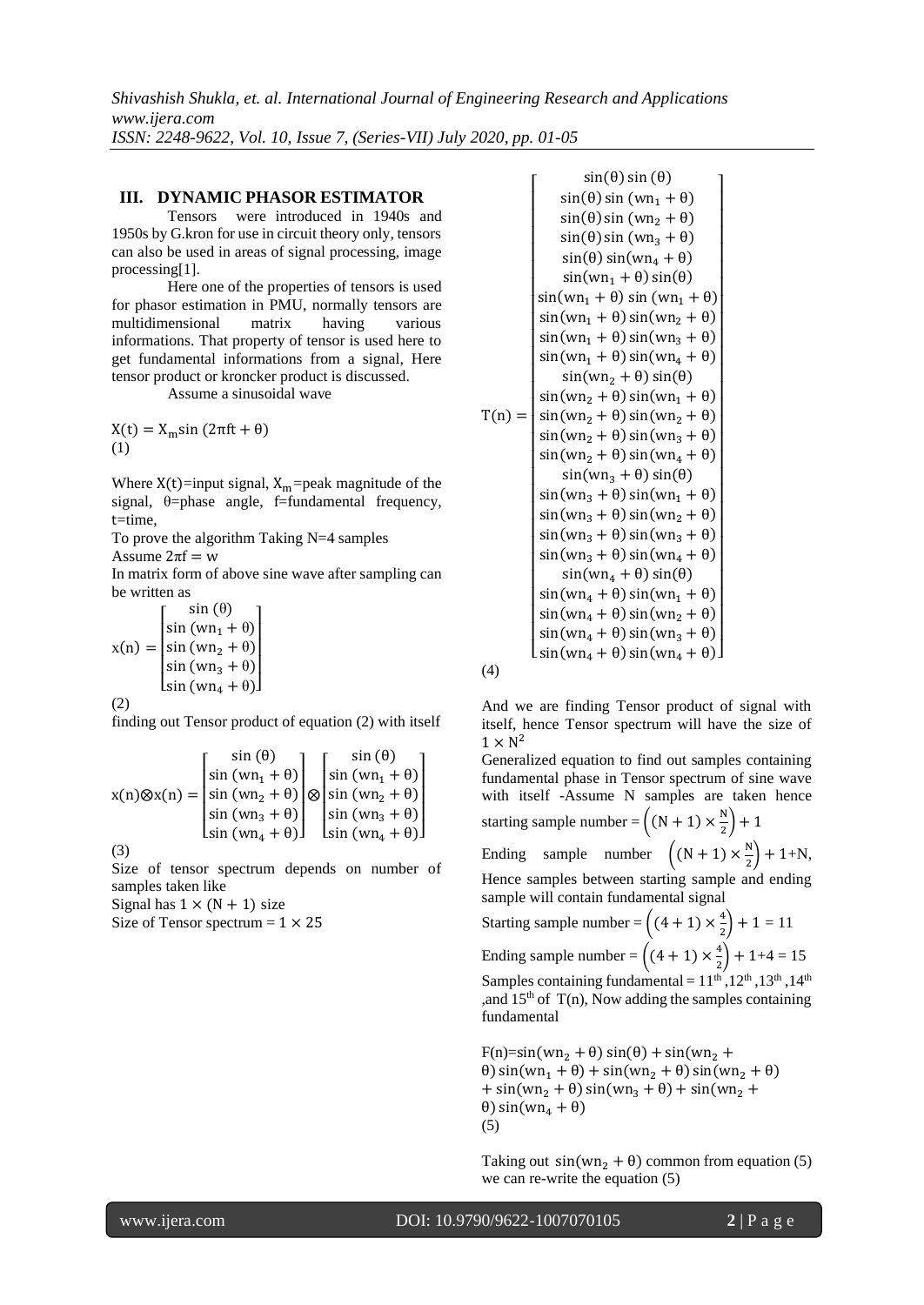$F(n) = sin(wn_2 + \theta) [sin(\theta) + sin(wn_1 + \theta) +$  $sin(wn_2 + \theta) + sin(wn_3 + \theta) + sin(wn_4 + \theta)$ ] (6)

From equation (2) we can write equation (6) as  $F(n) = Kx(n)$  (7) Where  $x(n)$  is fundamental sine wave, and  $K =$ sin (wn<sub>2</sub> +  $\theta$ ) will have some constant value



**Fig.1:** Tensor spectrum with 4 samples

From figure (1), it can be seen that the fundamental wave is contained within 11 to 15 samples, the minimum value of that small spectrum is to be found out and location of that minimum value is to be tracked which gives relationship between phase angle and location of small spectrum.

Like this if N=8 samples fundamental sine wave can be found in tensor spectrum by adding samples from

Starting sample number =  $\left((8 + 1) \times \frac{8}{3}\right)$  $\binom{8}{2} + 1 = 37$ Ending sample number =  $\left((8 + 1) \times \frac{8}{3}\right)$  $\binom{8}{2}$  + 1+8 = 45 Here tensor spectrum will have size of  $1 \times (9 \times$  $9=1 \times 81$ 





**Fig.3:** Tensor spectrum with 32 samples



**Fig.4:** Fundamental view of tensor spectrum with 32 samples

In this paper  $N=256$  is taken hence Starting sample number =  $\left( (256 + 1) \times \frac{256}{3} \right)$  $\frac{36}{2}$  + 1= 32897 Ending sample number =  $\left( (256 + 1) \times \frac{256}{3} \right)$  $\frac{56}{2}$  +  $1+256=33153$ Here tensor spectrum will have size of

$$
1 \times (257 \times 257)=1 \times 66049
$$

Here F(n) can be found by adding samples from sample number 32897 to sample number 33153

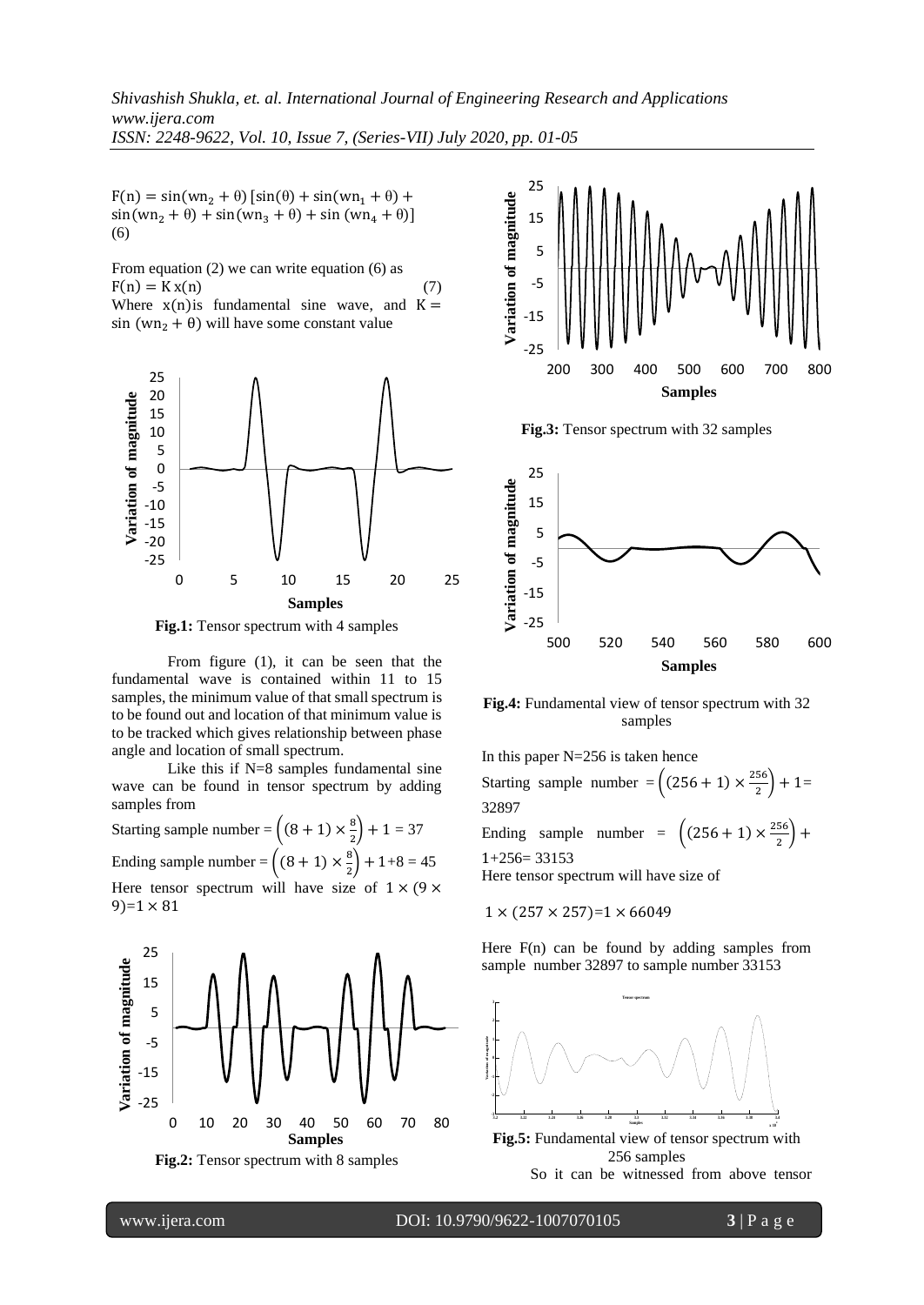*Shivashish Shukla, et. al. International Journal of Engineering Research and Applications www.ijera.com ISSN: 2248-9622, Vol. 10, Issue 7, (Series-VII) July 2020, pp. 01-05*

spectrum that peak value of the spectrum is constant which is square of fundamental magnitude taken, hence the magnitude can be found by taking square root of peak value of tensor spectrum and also by taking minimum value of  $F(n)$  and finding out its location in X-axis with respect to phase change, relation between phase change and location of small value of fundamental spectrum in X-axis can be obtained as it can be seen it gives linear relation.



**Fig.6:** Location of small spectrum for pure sine wave

Fig (6) shows the relation between change of location of fundamental spectrum with respect to phase angle variation for pure sinusoidal wave. It can be observed from fig  $(7)$ , $(8)$ , $(9)$ , $(10)$  that for dynamic signal also the algorithm gives linear relation with phase change which is desirable.

| <b>TABLE-1</b> signals used |                                                    |  |
|-----------------------------|----------------------------------------------------|--|
| Signals                     | Equations                                          |  |
| Sine wave                   | $x(t) = X_m \sin(2\pi ft + \theta)$                |  |
| Step change                 | x(t)                                               |  |
| event                       | $= X_{m}(1 + K_{xs}U_{1}(t))\sin(2\pi ft)$         |  |
|                             | $+ K_{as}U_1(t) + \theta$                          |  |
| Frequency                   | $x(t) = X_m \sin(2\pi ft + \pi R_f t^2)$           |  |
| ramp event                  | $+ \theta$                                         |  |
| Modulation                  | x(t)                                               |  |
| event                       | $=X_{\rm m}(1+K_{\rm xm}sin(2\pi f_{\rm m}))$      |  |
|                             | $+ \theta)$ )sin(2 $\pi$ ft                        |  |
|                             | $+ K_{\text{am}}\sin(2\pi f_{\text{m}}t) + \theta$ |  |
| Noise event                 | $x(t) = X\sin(2\pi ft + \theta) + \varepsilon$     |  |

In table (1)  $x(t)$ =input signal,  $X_m$ =peak magnitude of the signal,  $θ$ =phase angle, f=fundamental frequency, t=time,  $K_{xm}$ =modulation index,  $K_{am}$ =phase sensitivity,  $f_m$ =modulation frequency,  $R_f$ =frequency ramp rate,  $K_{xs}$ =magnitude step size,  $K_{as}$ = phase step size,  $U_1(t)$ =unit step signal,  $\varepsilon$ =Gaussian noise present in the signal

| <b>TABLE-2</b> specifications used |                 |                 |  |
|------------------------------------|-----------------|-----------------|--|
| Parameter                          | <b>Notation</b> | Specifications  |  |
| Nominal                            | $X_{m}$         | 5 volts         |  |
| magnitude                          |                 |                 |  |
| Nominal                            | f               | 50Hz            |  |
| frequency                          |                 |                 |  |
| Phase angle                        | $\theta$        | 30 Degree       |  |
| Phase angle                        | $K_{am}$        | 0.1             |  |
| sensitivity                        |                 |                 |  |
| Modulation                         | $f_{m}$         | $0.2$ to $2$ Hz |  |
| frequency                          |                 |                 |  |
| Step change                        | $K_{\rm xs}$    | 0.1             |  |
| size                               |                 |                 |  |
| Phase step                         | $K_{as}$        | 0.1             |  |
| size                               |                 |                 |  |
| Noise                              | ε.              | 15 db to 50     |  |
|                                    |                 | db SNR          |  |

In this work, the following specifications as shown in Table 2 are taken to test proposed phasor estimation algorithms. The proposed algorithm is able to estimate one phasor per cycle at a sampling rate of 256 samples per cycle.





I

www.ijera.com DOI: 10.9790/9622-1007070105 **4** | P a g e